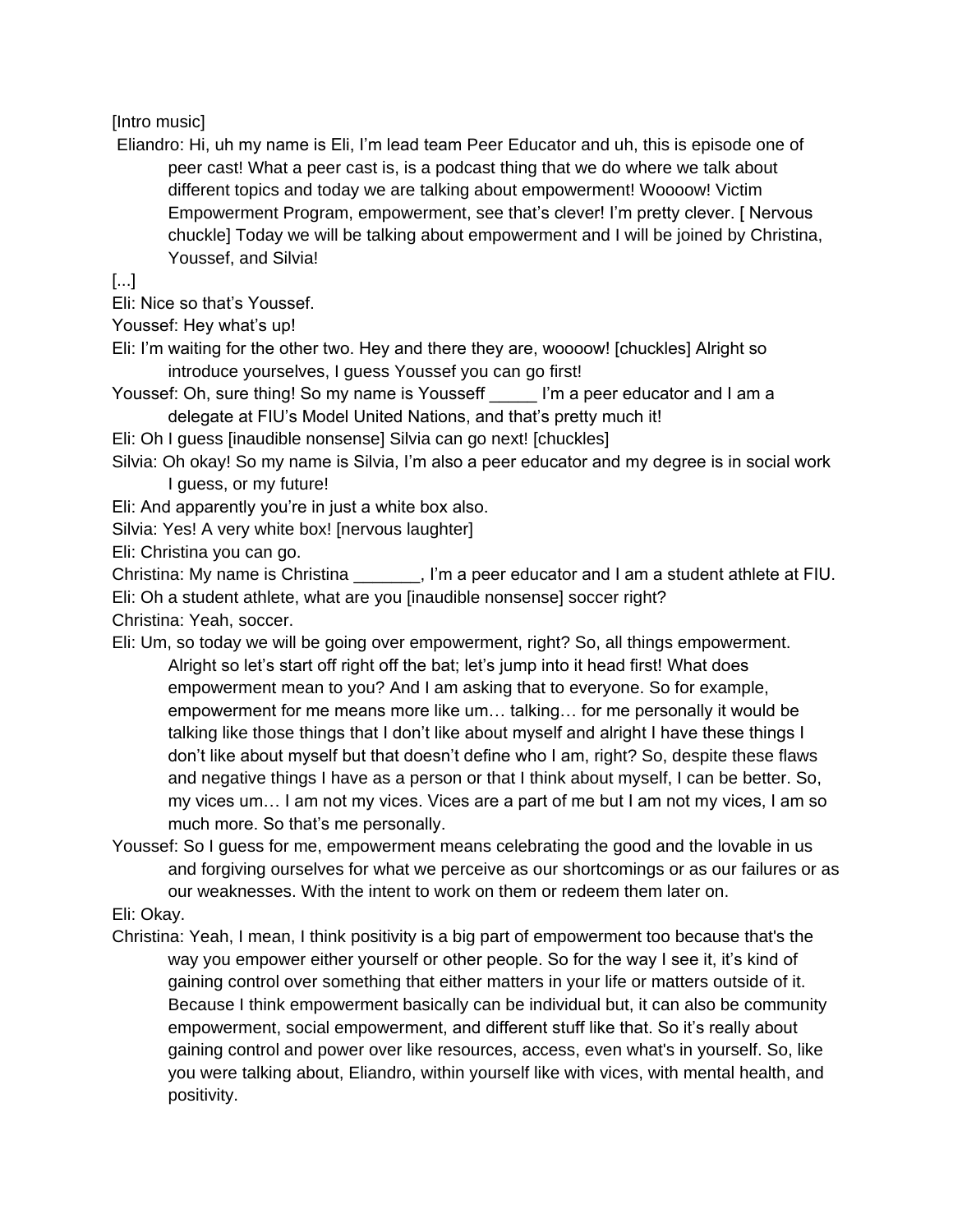- Silvia: Just to piggyback off of what Christina said, it mostly is just positivity. I mean being nice to someone, giving someone a compliment, even being nice to yourself. I feel like there's a lot of power within, like, self-empowerment. Whereas you can empower so many people but how can you empower them if you don't empower yourself, you know? So, um, it's just more or less of being nice to people, giving compliments, or giving a hand, or helping someone. The smallest things count, so yeah.
- Eli: So more so, like… I heard a lot of positivity there, but do you think [little bit of gibberish]. I guess Christina you kind of agreed with me, but, how do you guys feel about taking things that you feel… bad about or negative about in yourself? Instead of like, shushing it, embracing it, how do you feel about that?
- Youssef: Um, I guess the great thing about taking those negative aspects about ourselves and trying to not only embrace them but also to compassionately understand why they are there, in the first place; and to forgive ourselves for them. I guess in a really great sense that can actually help us in our path towards, like, being somebody better, and towards our better and best selves. If you understand my drift?
- Christina: Yeah no, like I think like within what you were saying embracing the negative; I think a big part of empowerment is also awareness. Like you can't get to a state of being empowered or empowering other people unless you know the current situation and kinda the things that may be stacked against you. Like for example, in a social sense it could be like stereotypes, different kinds of oppression, and stuff like that. So, you have to be aware of it first in order [inaudible] yourself on an individual level. Like you were talking about, for example, your vices, these are things that you struggle with being aware of them puts you in a place where you can do something about it like you said maybe embracing it is how you do that, but there's also different ways for empowerment as well, especially at the individual level.
- Eli: Okay. Alright, but how do we apply that, like how do we apply, like, empowerment, like, different circumstances? So, just hit me with some, just hit me with an example, I guess.
- Youssef: Okay, let's say for instance, you have professional development, right! In which you're trying to climb the ladder in your professional life, you're trying to be your best self, you're trying to put the best foot forwards. So, you can gain recognition, so you can set a large legacy for yourself and you can build an impressive repertoire. I guess that you can apply empowerment to that sect of your life is to realize that you can't exactly measure your self-worth, and you can't measure your merits according to that certain criteria. According to numbers, according to net worth, according to a resume or a degree; and in that sense recognizing the merits you have and applying them the best you can to the field that you're in.
- Eli: Sooo, what are you… okay but what do you mean by personal? Okay, so you're saying not to focus on like net worth, so, essentially you're saying not to focus on the job that you have or the money that you have but, apply yourself in other ways?

Youssef: No, it's more to take the more personal aspects of yourself and try to apply… Eli: Like what?

Youssef: For instance, …. Eli:Like What?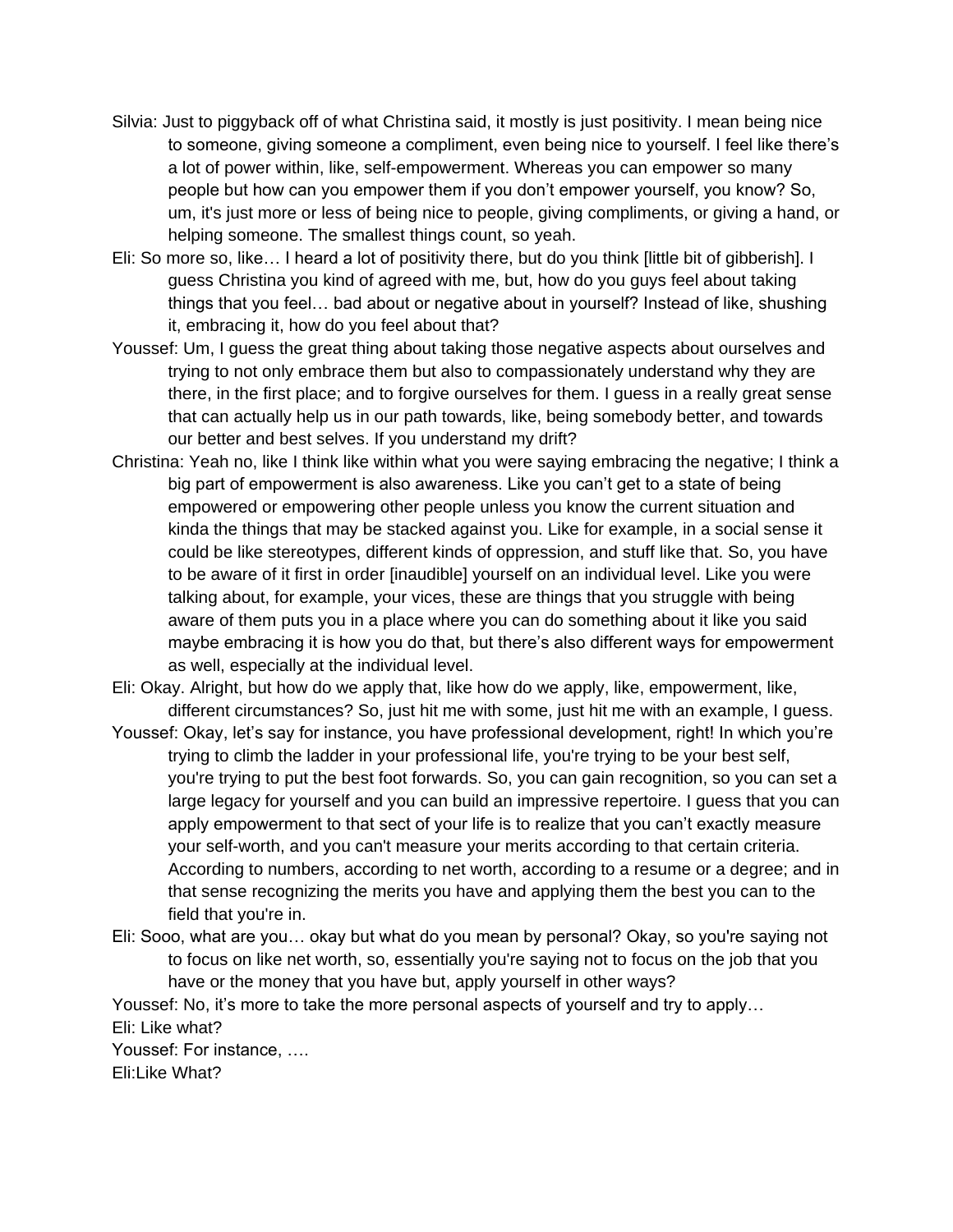- Youssef: Okay so there are numerous personal aspects of ourselves that we tend to neglect. For instance, we have intrinsic creativity we have resourcefulness, we have persistence, we have things like empathy, compassion, and communicativeness. And a lot of the times we tend to disregard those, when we start to focus on labels like, how long have you been here, or what degrees do you have, what have you accomplished in grad school; see what I mean? If you're looking at the big picture at the end of the day, things like degrees, things like where you were born, or where you came from starts to mean a lot less nowadays. You have for instance, high school and college dropouts who are now some of the most successful people to walk this earth and if you think about that; that's because of those personal merits, that's because of those personal characteristics that drove them through. Not because of what they had or where they came from or who they were. They recognized what they had intrinsically and made their due with it.
- Christina: I think though a big part of that, like you said, individuals coming from like different circumstances [inaudible]. I think self-empowerment is important but I think a lot of those people were also empowered by their community and different things that people before them did. Yeah, so you have like, um, like, different, like, so what I see that empowerment is once you feel like you're in a place where you' re self-empowered than passing that empowerment on to others so you it can be like mentorship, leading in your community, kind of providing access to the things that you feel like you didn't really have. And I think that's like a really big part of why we see this current… like what Youssef was talking about. That you can… Your circumstances don't necessarily define you, but I think a big part of that is if you have individuals around you who are working to empower you while you're trying to empower yourself as well. You do need a support system in place a lot of times in order to kinda help yourself and then kinda just feel like you're a part of a community. And that can be it doesn't necessarily have to be social; it could be like peer educator. You know, like, our little community empowers each other every day. Like if you're having a tough day, I know that whoever is working with me in a shift is gonna be there to kinda help me with that as well and be that support system. So, I think community empowerment comes into that as well, whatever, you like, identify with as your community.
- Eli: I feel like we're in a unique position because, um… because, we're all peer educators, right. And we all like to get it. I personally think a support system is pretty important, but I mean without it do you think it's enough? You think someone… Do you think you need a support system? Or you think people can do… fair okay or moderately okay without a support system? I think a support system is pretty important.
- Christina: I think it honestly depends on the person, like, I know there's a big… like there's a lot of people that like to claim like self-made, I came from nothing by myself, and different stuff like that. I think sometimes we don't necessarily realize the support system that we do have so some people think the support system is like, blood family. Some people don't have good blood family to depend on but you know along the way they might've had a teacher or a coach or someone else that acted as that support system and it might've been something simple but at the same time that also helped you come to where you are today. So I think in those ways you have to… and I think like a support system now, especially with like social media and stuff. There're so many people like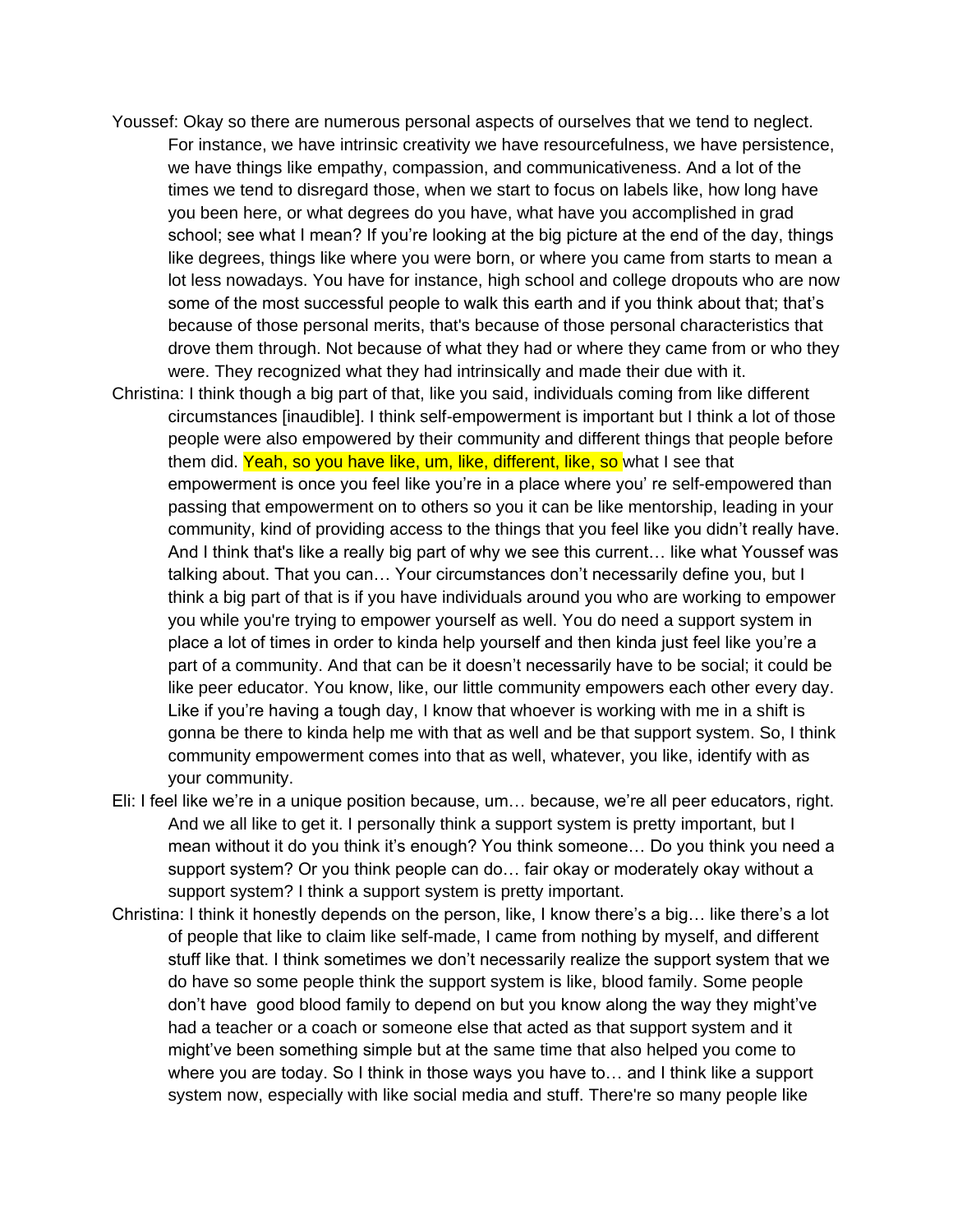looking to be a part of something and there are so many communities coming together because of it. So, I think now more than ever it's kinda easier to feel a sense of belonging, connect with likeminded people because there's people all over the internet and wherever...

Eli: So, like…

- Christina: That are making groups. So, like you're into anime, I'm into anime let's be friends, and like let's make a group. So, it's like stuff like that.
- Eli: Yeah, I mean, with social media you have that sort of, um, groups being like born pretty much. But, before we may have not had that, without the internet. I mean without the internet we would be in a pretty interesting position right now. [nervous chuckle] None of us would have a job. What do you think about that Silvia?
- Silvia: No, but I definitely agree that there's power in building your own support systems you know? You may not just rely on family members or friends, but you know making those connections is, like, really key to bringing yourself up. Because, like, the old saying you are who you hang around with. You wanna have people there who you appreciate what they're doing, their appreciating what they're doing, and also, they're giving that back to you. And there's power within, like, a community connection and support that will eventually reflect on both ends you know? Here's positivity, here's positivity, and like you know… even if there's power in like listening. I think of empowerment as well in like, it may not necessarily being like the person to stand out in the crowd and be like, oh you can do this. It can just be like you know, kinda going back to what we were saying like if you're having a rough day at work. Maybe you don't need a pep-talk, maybe you don't need Will Smith over your face like you know you can do this you know? [laughter]

Eli: Will Smith?

Silvia: You just need someone to listen. Okay I listen to Will Smith, all the time, like, die-hard Will Smith fan. You know, maybe you just need someone to listen to you at the end of the day and like that by itself it goes a long way. So…

- Eli: I think that's interesting that you pointed… that you brought up, picking your support system. Because with family you can't pick that, [laughter] it's a good point to bring up. It's good Christina brought up the family part because I mean, maybe you don't get along with your sister, I mean, maybe your sister is kinda not the best person, right? So maybe you're the type of person that doesn't really… What if you're having trouble empowering someone else? How would you overcome that, you think? And that's like for the room. Question for the room. [giggle]
- Christina: Or you're ready to go talk to someone about it, but even the fact that knowing that you can, let's say go to a caps event where were talking about mental health and were talking about breaking down the stigma and that's okay to be where you're at right now and its okay..um..to eventually when you're ready to go talk about it and stuff like that, I think that's a form of empowerment is giving….is the resources and like I was talking about before like letting people know that they do have access and they do have options. Um..I think especially with mental health it's a huge thing
- Eli: Maybe someone can find...um…\*smacks lips\* that source through therapy, right? It doesn't necessarily have to be-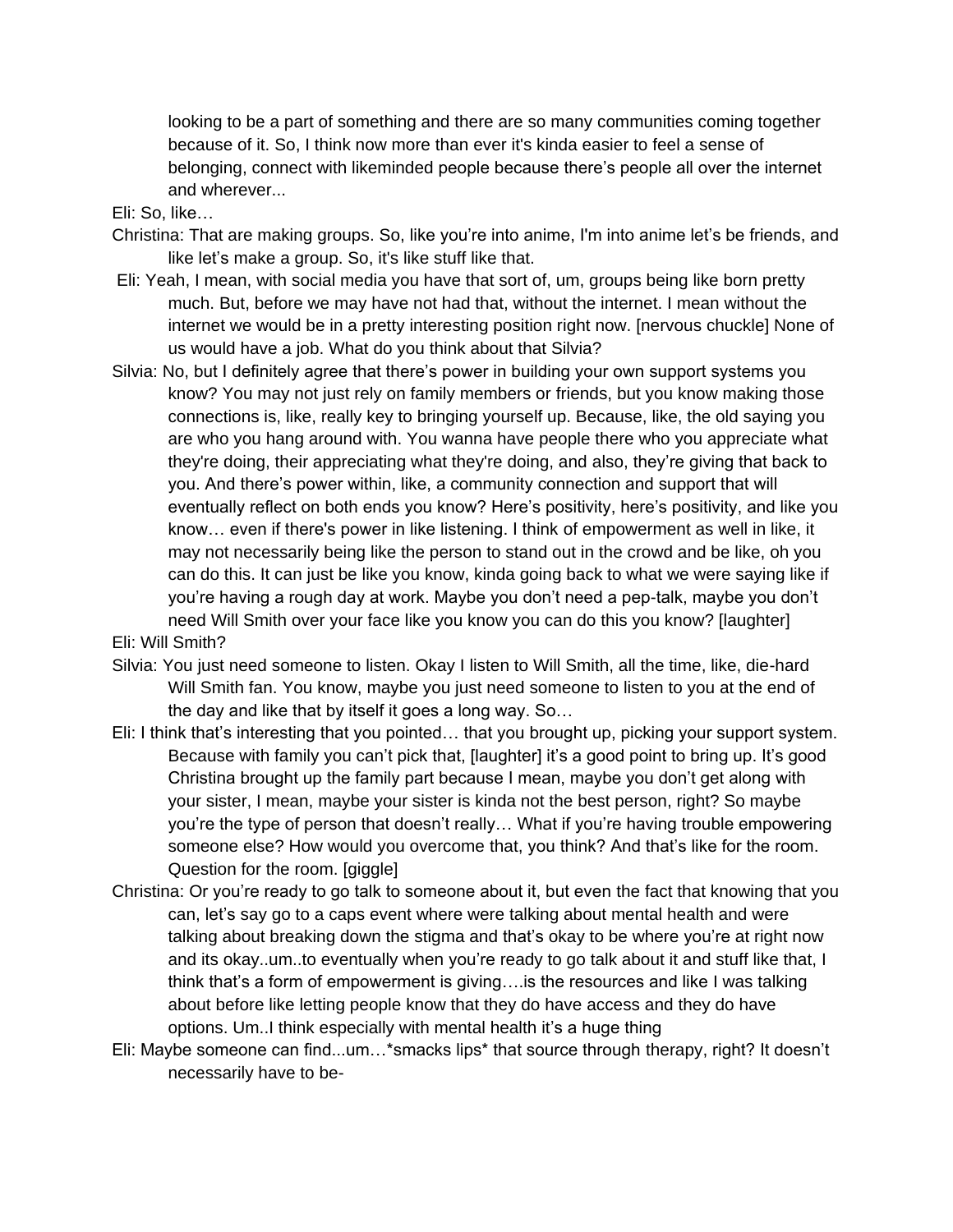Youssef: I mean therapy's definitely a good source for it however I do believe in that in an unfair society I mean a lot of people come from different circumstances. Not everybody has the largest access to therapy so I guess a good support system like Christina and Silvia have said, friends and family definitely, also a lot of people don't have the privilege of having that understanding of a family and sometimes well friends just aren't that understanding and we can't exactly blame them or criticize them for that

Eli: \*unintelligible\*

Youssef: So I guess a good way is that we can feel empowered through compassion and also gravitate towards people who show compassion, who show understanding, who exude positivity and I'm not exactly saying to for instance, "drop your friend group" if they're not making you feel like you're a man on top of the world-

Eli: CANCELED

- Youssef: \*laughs\* exactly you can't just do that, but I do believe that expanding your social circle and trying to find people who make you feel more like yourself and that you are greater as your own, could definitely be a healthy response to trying to feel empowered
- Silvia: I mean just like...um...being aware that like maybe your friend group or your family isn't the greatest support system, there's like a great step in that—
- Eli: My mom is...my mom is..SO...negative but aha, continue \*giggles\*
- Silvia: No, no, yeah...well that was it \*laughs\*
- Eli: Oh okay, well, my...how bout...how can you empower a stranger? Right like...someone whobecause we've been talking this whole time about about people you know and yourself, right? But what about someone on the street, right?
- Christina: Like...like how he was saying like something as simple as like standing up or like supporting someone even that you don't know, but like you're agreeing with like for their bravery and stuff like that and like also the way you can like empower even random people that you've never met like random people around you or around the community, people who aren't part of your identity is just like engaging in that behavior like all the time you know what I mean let's say you're a big supporter of female empowerment Practicing that everything because yeah you're not gonna talk to every single female or female identifying person in the United States but by empowering those around you it's kind of like a chain reaction where it's like you're creating this empowerment that you see with everybody else, that positivity that validation and all that different stuff and that's I think how social movements have done it so we can do it on a more like individual level and I think that's how it turns into a movement obviously by like practicing it in like your daily life even with strangers
- Eli: Okay….alright, I mean I think you said it pretty well...um...I can't really think of anything else to say to that. So…

Christina: \*Laughs\*

Eli: So...okay...um...so usually when we do these podcasts we have like a meeting before hand and we kind of come up with what kind of topics we're gonna talk about, but um, we hear each other's responses for the first time in this recording. So when I was coming up with topics with like little sections, these three individuals told me a good question to ask would be different techniques of empowerment…I have NO idea what they meant. So please…. Silvia you can start just please take it away, like what do you mean by like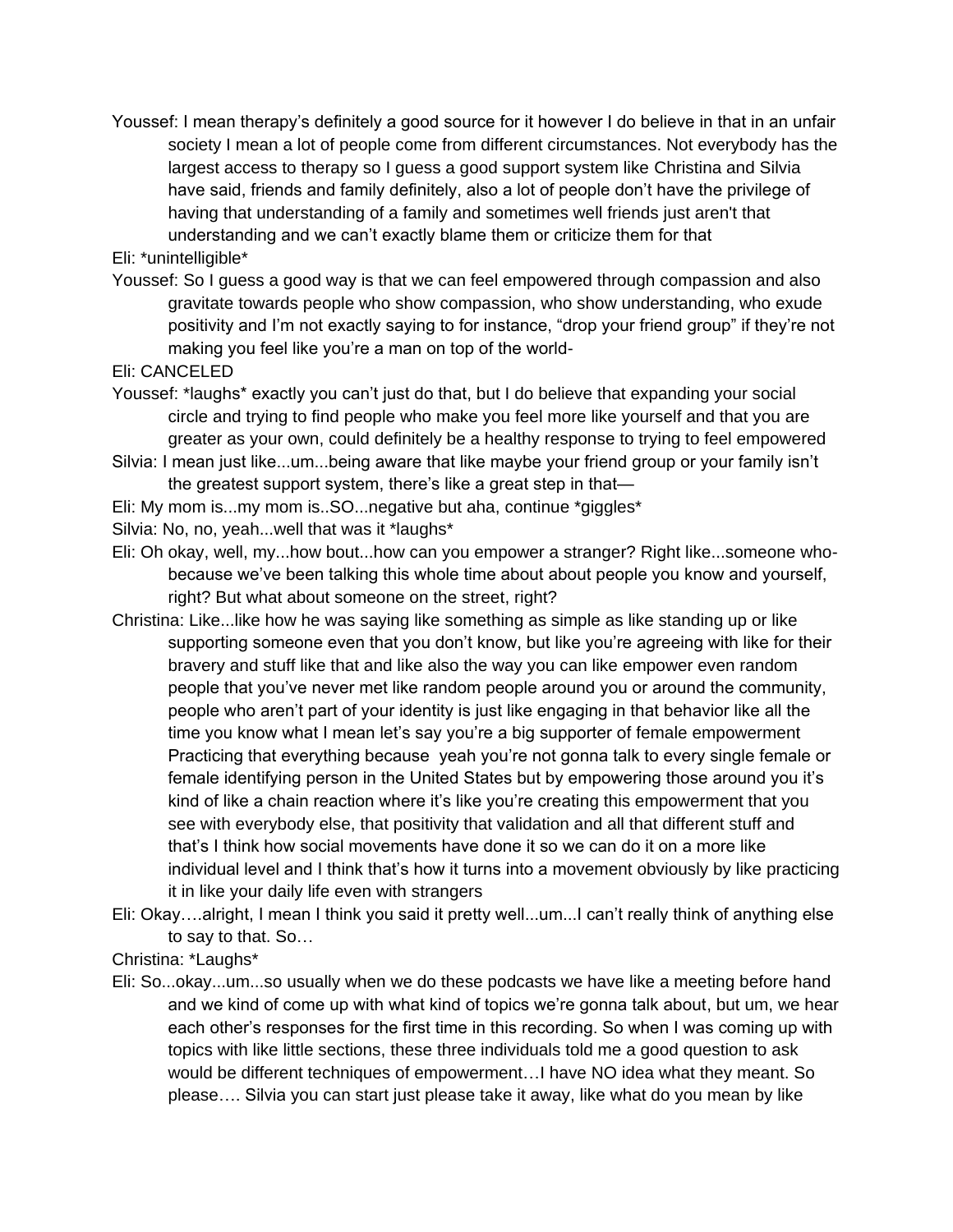different techniques of empowerment like I don't understand what those four words together... \*laughs\* ...sum up I don't—

- Silvia: I mean for me like a day in my life would be like...I'm a cashier, so currently with all this I'm an essential employee.
- Eli: Oh...so you love the job? You love the job…

Silvia: \*Laughs\* yeah...um…

- Eli: Wouldn't trade it for anything else
- Silvia: There's a sense of validation between me and the customer and there's a connection and I talk to everybody in the store and the small things like that
- Eli: \*Laughs\*
- Silvia: Can just really like make someone's day \*giggles\* so I guess they would be my technique, like have a conversation with someone, treat them, like actually look at them in their eyes and like make them feel validated.
- Eli: How do you empower someone who just doesn't see themselves as a good person and doesn't see themselves—
- Youssef: Honestly I think you have to empathize with them, like you have to recognize what they're saying and why they're saying it and like if they're saying for instance that "my life is terrible and I'm a horrible person" they're saying it for deeply strong reasons. And I guess if you start to dig deep and start to like pick apart those reasons

Eli: So you would say— sorry I don't mean to interrupt…

Youssef: Oh no don't sweat it

- Eli: So you're more so going in the path of saying you would go ahead…you as Youssef...would go ahead and...um...take apart….like...why...like for example if they say "oh I just don't think I'm worth anything" okay so "why don't you think you're worth anything" right? And then you'd work at the parts.
- Youssef: Absolutely

Eli: Yeah, elaborate on that part a little more.

Youssef: Okay, I guess the reason why I would like to delve deep and take apart those things is because we tend to develop these like perceptions of ourselves and these opinions of ourselves that we don't really consciously put too much thought into. So for instance like all the negative perceptions that we have of ourselves is because we've been treated negatively or horribly before because like the world and like society our roommates our family has treated us horribly and when you're treated horribly you feel horrible, you feel like you're not worthy of treatment better than how you were treated. And I guess if you start to delve deep into those reasons and you get those associations, you start to connect like "why do you feel like that?", "who treated you like that?", "who made you feel that?", "who drilled that into your head?"...it's a good way to open their eyes to what they're telling themselves.

Eli: That's interesting...oh? Christina?

Christina: Oh no sorry, someone was trying to come into my room...trying to quietly—

Eli: [laughs]

Youssef: You just give him the "get the hell outta here eyes"

Christina: Yeah social distancing at home

Youssef, Eli, and Silvia: [laugh]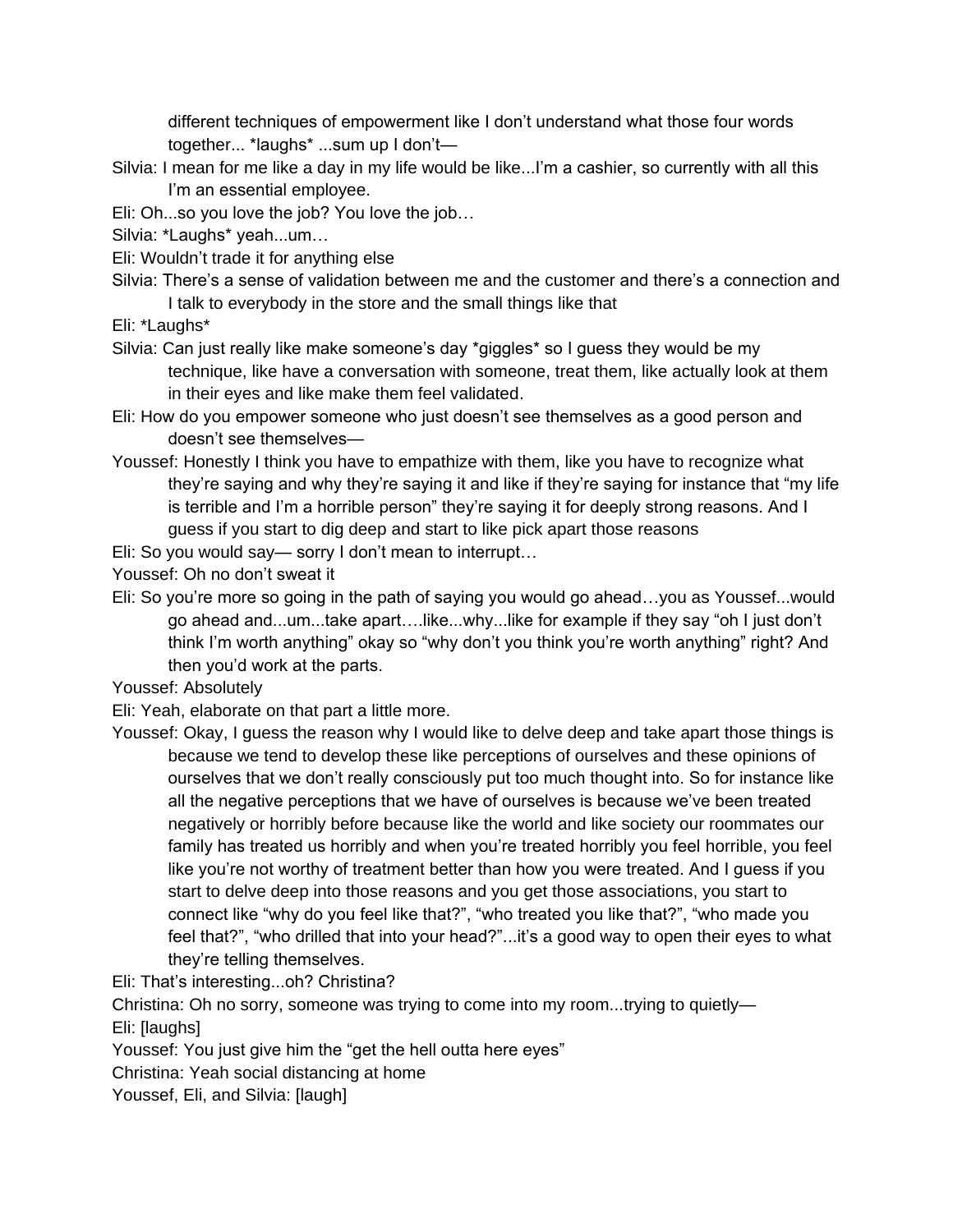Youssef: I like how she looked at the door like [widens eyes] SOCIAL DISTANCING Christina: Like I think that like empowerment...like you're talking about power and stuff like

that… I think that like power and control at every level in empowerment is how you like is how you kinda regain that um...your sense of self and different things like that so...um...there might not just be something you can say to a person that will make them realize that...this is how I change my life and this is how I become more happy and this is how I see um...myself in a positive light, you know what I mean? But I think a part of that can be is letting them know that they...that you can have control you can have that power and bring that power back to that person...is how you can empower them and how they can empower themselves. Because it's feeling a sense of power over your situation and over your circumstances, but I think...like a lack of control and feeling like powerless is kind of what...kinda leads to that more negative state. So I think that there might not necessarily be something you can say to them to like flip the switch on it...but I think at the same time like making them kind of realize...that there is…like empowerment is giving them back that power and control...over like I've said...over the um...no, I agree with what was Youssef was saying...because of like finding the root of something and then like empathizing...is a big thing because how many times when you're feeling bad or saying…"oh I did horrible at school" and you failed this test and you feel you're gonna fail this class and then someone's like "oh at least you have this" it's like—

Youssef: It's invalidating them

Christina: It's like...yes I still have this…but this part of my sucks right now and this is why I feel this way

Youssef: Yeah

Christina: You can do both at the same time, but I think first and foremost sometimes you just need someone to say to you "that sucks." Know what I mean?

Christina: Like empathize. You don't necessarily want someone to fix it for you right away Youssef: Exactly

Eli: There's also empowerment in just listening. Know what I mean?

Christina: Yes.

Youssef: Of course

Eli: Like for me, personally, like if I'm venting to someone, I don't really want to hear what they have to say. I really don't, because it's like I don't, I'm not gonna listen to you anyway [chuckles] I'm gonna forget this anyway, but um...because I'm very hardheaded...anyway...uh...sometimes I just wanna have someone listen to me, you know what I mean? Just listen to what I have to say and just let me go...let me go out.

## Youssef: [unintelligible]

Eli: I guess my little twist about it, because Youssef I noticed you tend to go towards the environment a lot right? So what you have...ummm...but what if it's not your environment. Let's sayyyyy… you're pretty well off...not even...no one told you you're worthless...you just FEEL worthless...without anyone telling you that you are. How would you approach that then? Because then you can't really say that "you feel this way because x happened in your life" what if it's...what if it's just they feel unaccomplished right? And it's not from their parents and their parents are supportive and their friends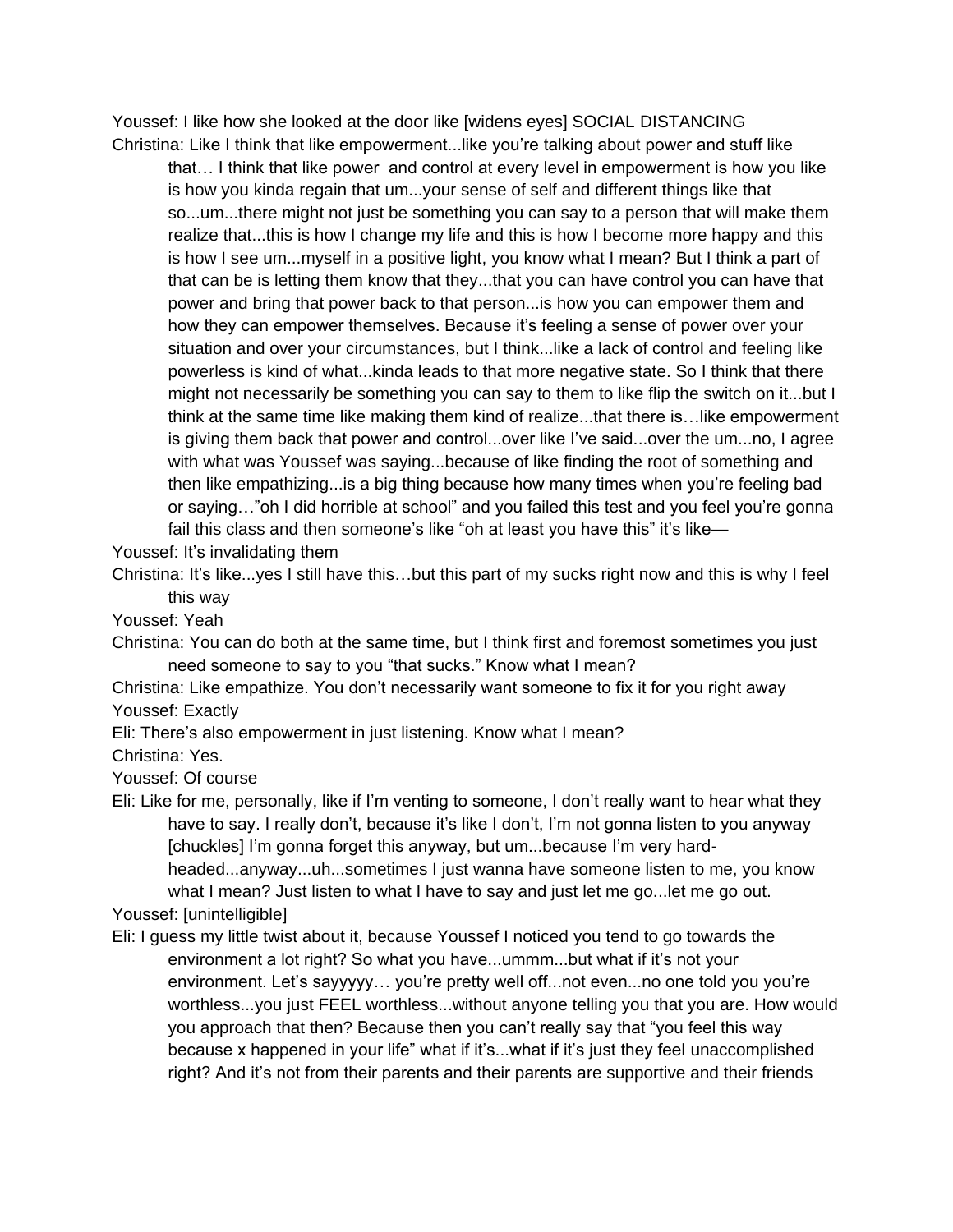are supportive and their partner is supportive and they just still...it still just doesn't feel...how do you empower someone like that?

Youssef: Okay...so that's definitely a good point that you did bring up...so like when I was mentioning before that I would connect it to like circumstances...it not necessarily just the environment, but it's more of just like...what happened along the way to make you feel like that. Like simply what's the cause and effect of that because that's simply how we develop those thoughts. But I guess to address what you just said, if someone's just feeling worthless and they have, so to speak, a really good support system, then I guess the issue would really lie within their self, I don't really guess I feel that the issue would lie within their self-perception, how they think about themselves..

Eli: Perspective!

- Youssef: Yeah perspective. How they have been trained to think...so here's the thing...so for instance, even if you are quote on quote "well off" even if you're in good standing in life or you have good company...there are many trains of thought that can simply lead you down a dark path. Like for instance, thinking that you have to do something that you don't have to do, feeling obligated to do something that you don't feel is your true calling, or for instance, just not feeling well off as you are. And in that very last case, like, there are studies that have proven that...thinking what makes you grateful in life or what you're grateful for over time does actually over time increase your overall satisfaction with life. Now I'm not just saying that you should sit cross legged like a guru thinking about all the things you're grateful for on a day to day basis, but it's definitely a good way to reshape how you think about yourself and about your life.
- Eli: I think perspective is really powerful, and it's kind of um... almost overlooked kind of...perspective. I feel like perspective isn't really something someone gets into. Because sometimes you find yourself in a place where, you're almost only seeing the bad right? Only seeing…and there's good but it's so...so much so that like you don't notice what is good...that these bad things are so like...ugh….sometimes it's really just in your head...and those bad things about yourself really aren't true you know what I mean? So, if you think that you're unattractive that you're any number of things right? Um...it could very well be that it's just in your head you know? And by not addressing it right, by not attempting to like shift your perspective...which is a difficult thing to do.

Youssef: It is.

Eli: I'm not gonna say, and sit here in front of...in front of…

Youssef: For instance could I add onto that?

Eli: In front of my computer screen...what? Yeah go ahead

Youssef: Could I add onto that?

Eli: Yeah, yeah, yeah.

Youssef: Okay so I think I really like the fact that you brought up the fact that for instance it could be in your head, and I don't think you're minimizing what they're going through when you're saying it, but it definitely is a matter of perspective...and what I wanted to say about perspective is that people tend to look at perspective like they're shades, like they're sunglasses that you can try on and change at any point in time. But that's your entire mentality, it's how you view your world and you learn that over your entire life. It's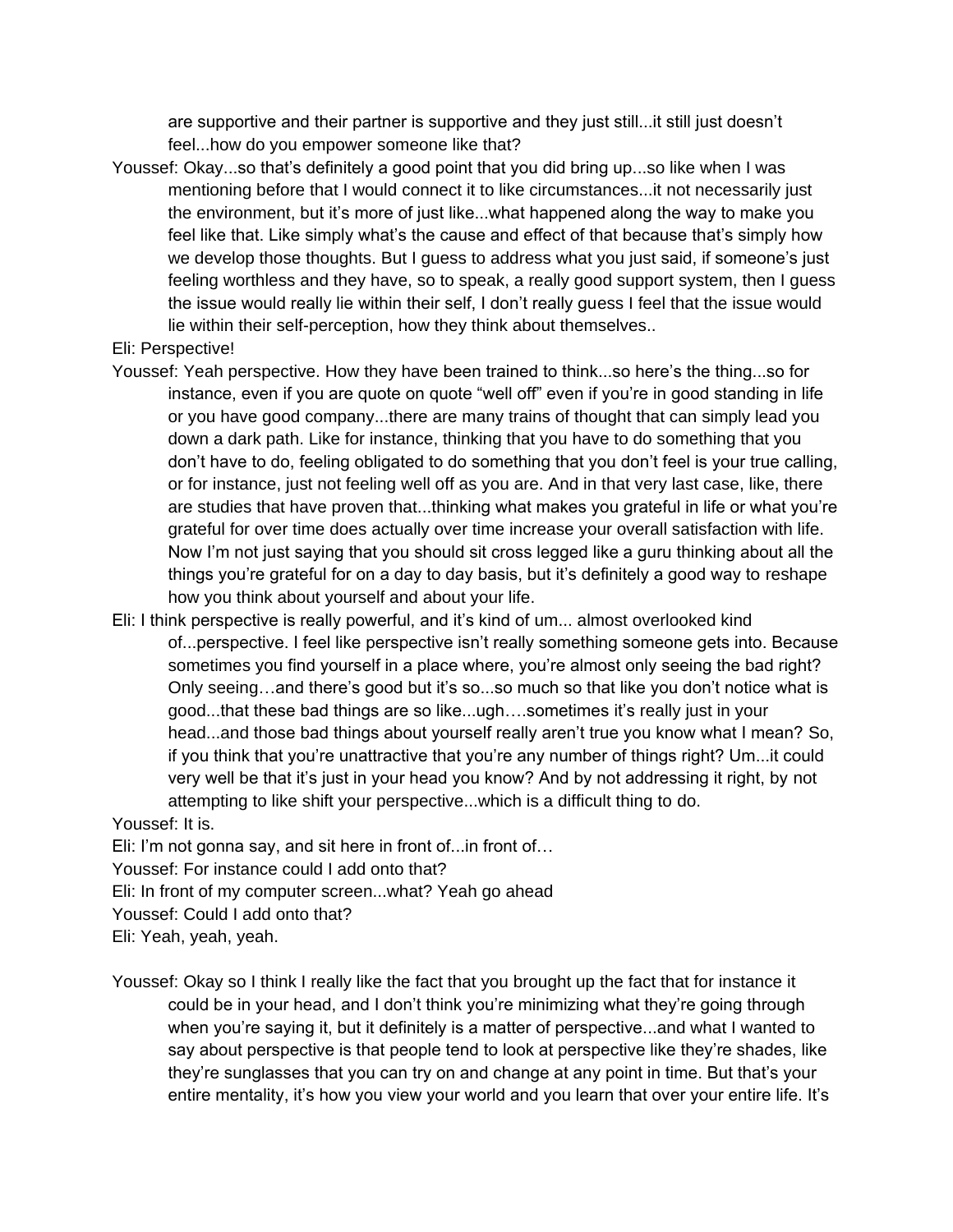not something that you can just slip off and then replace with a shade of like optimism or like a shade of positivity. It takes a conscious effort to change.

- Eli: It takes time man.
- Youssef: It does, it really does. I can honestly personally attest to it. Like I've constantly viewed myself in the most horribly negative manner and only recently have I started to like gradually and consciously change how I think of myself into something relatively positive and it does...it's a killer it takes a lot of effort and sometimes it doesn't work. But it's just because when lots of people talk about self-care and trying to help yourself, they're just honestly far too optimistic with it. They don't realize the strength and the effort it takes to change what you've been conditioned to think.
- Christina: I think for me what played a lot of in like, my journey through that as well, like what Youssef was talking about, how about like mindfulness, like being present.
- Eli: Wait hold on what is mindfulness? Explain that to me.
- Christina: So, for me, mindfulness, is like, being like present and being more aware of the here and now. So a lot of times like um…you can get caught up with what's going on in your head and sometimes it can be like future perceptions of like...um if you have a negative self-image then you're thinking about what other people are thinking about you, you're thinking about what other people have thought about you and how that's like kinda circulating in your head like...circulating in your head like future [unintelligible] so I think that kind of staying in the present and like allowing yourself and like...allowing yourself to be where you're at...I think is big thing too. Because like yes, you can work, like for me it was like, yeah you wanna work towards becoming a better version of yourself, seeing yourself better, but I think you have to give yourself, like give yourself the room and like…give yourself the respect of like acknowledging where I'm at and being like...it's okay being where I'm at.
- Youssef: Could I also add onto that?

Christina: Yes.

Eli: Yeah, yeah, yeah…

Youssef: I think that's actually a really great perspective, Like it end to think that a lot of people, when they tend to strive towards something, I'm not saying that it's them running away from something in a way of cowardice, but they tend to run away from something, like where they are in their current stand in life, and pursue something else. I feel the first step you should change in trying to change where you are and to try and change a circumstance or change how you think is to compassionate understand why things are way they are, and to make not...not only to give it acceptance, but also to make your peace with it so you can move on forward. Because a lot of people who end up dissatisfied with their lives, they just have all this built up pain that they haven't processed, this frustration, this anger that they haven't gone through in a healthy way, and I think before you try and move on to a better place, you have to see that through, you have to address it properly, you have to process it and make something productive out of it and only then, can you move forward in a really healthy manner or else you're just trying to grow in a maladaptive way and you're just running from something when you should be pulled towards something.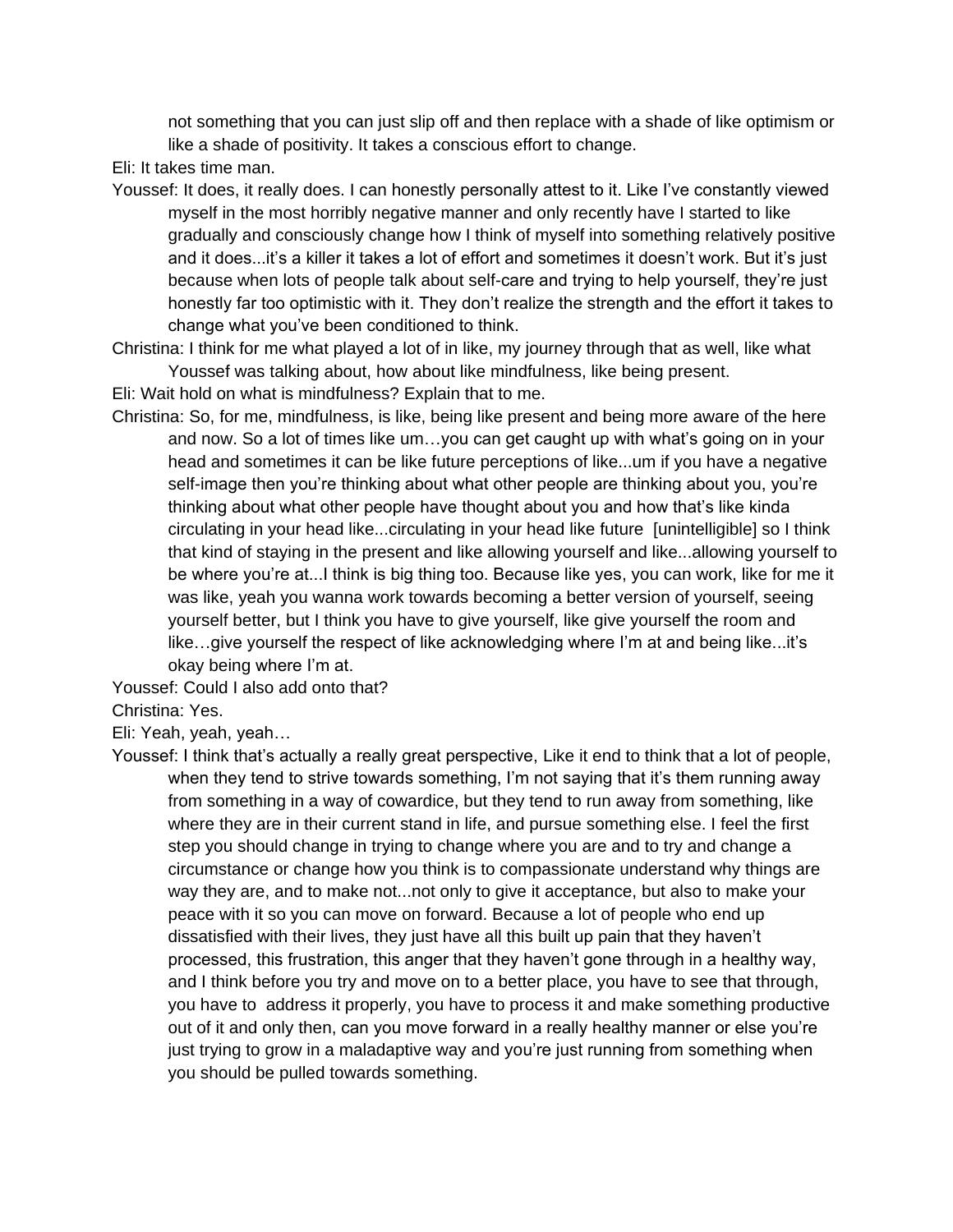Christina: I think like that too is like...we give, we give like strangers, our friends, or like our family so much like "oh no, it's okay" you know what I mean? Like we're always just responding to other people like that like "oh, it's okay don't worry, it's not a problem" but for us, we don't give ourselves that, you know what I mean? Like we don't give ourselves that like "oh no it's okay" you know what I mean? Like it's okay, let's say your mental health isn't where it's at, like we don't give ourselves the room to be like "it's okay that maybe I backtracked a little today, I'm gonna try to do better tomorrow". And I mean we give a lot more slack to other people than we do ourselves-

Youssef:: That's good point.

Christina: so I think like that it's like realizing, like I was saying, that this is all part of mindfulness as well, like being like giving yourself "okay I see what I did, I'm acknowledging that I might have backtracked, or maybe I'm not making the progress I want" like I can take.. like my example would be injuries, when it comes to like sports.

## Eli: Mmm

- Christina: Like it's really easy to compare yourself to other people, it's really easy to say you haven't progressed back, and I mean like back to the pace that you should've, and we don't give ourselves the room to be okay, like, we're not where we wanted to be but we're gonna get there. You know what I mean? And I think it's okay to have a goal, but don't let that goal, kind of pressure your progress either. I mean, don't let that like be a cloud over your head, and I think that's like where empowerment comes in as well. Is like empowering yourself is also sometimes giving yourself slack.
- Eli: So some closing thoughts. Anyone have some closing tho..thoug…[Error 404 Eli has stopped working]

Rest of us: [laugh]

Eli: Closing THOUGHTS

Youssef: Thoughts

- Eli: [laughs] Anyone has some closing thoughts? Silvia, Youssef?
- Silvia: Um, I mean I kinda just add onto what both of you guys just said...asking for help too, if you find yourself like

Eli: There's empowerment in doing that! Right? And like letting yourself get help.

Silvia: Yes! And if you don't have the support systems that we mentioned previously, you know, VEP is here, CAPS is here, these resources are made for you guys. So definitely take advantage of them, you know? They're there for a reason and there's no harm in reaching out to get them.

Eli: And you're already paying for them so…

- Eli: Alright, well if no one has anything else. Um...that will be it, that's this episode...kind folk for coming...doing the job you're getting paid for…thank you for that [laughs]
- Christina: [Raises a fist in solidarity] Empowerment
- Youssef: At least he's being appreciative

Eli: No, I appreciate it!

Christina: Empower yourself and empower others.

Eli: Yes, as always...as always? This is the first episode...as...always for the future, this is your host, my name is Eli and I'm a lead team Peer Educator and this was Silvia, Christina and Youssef.